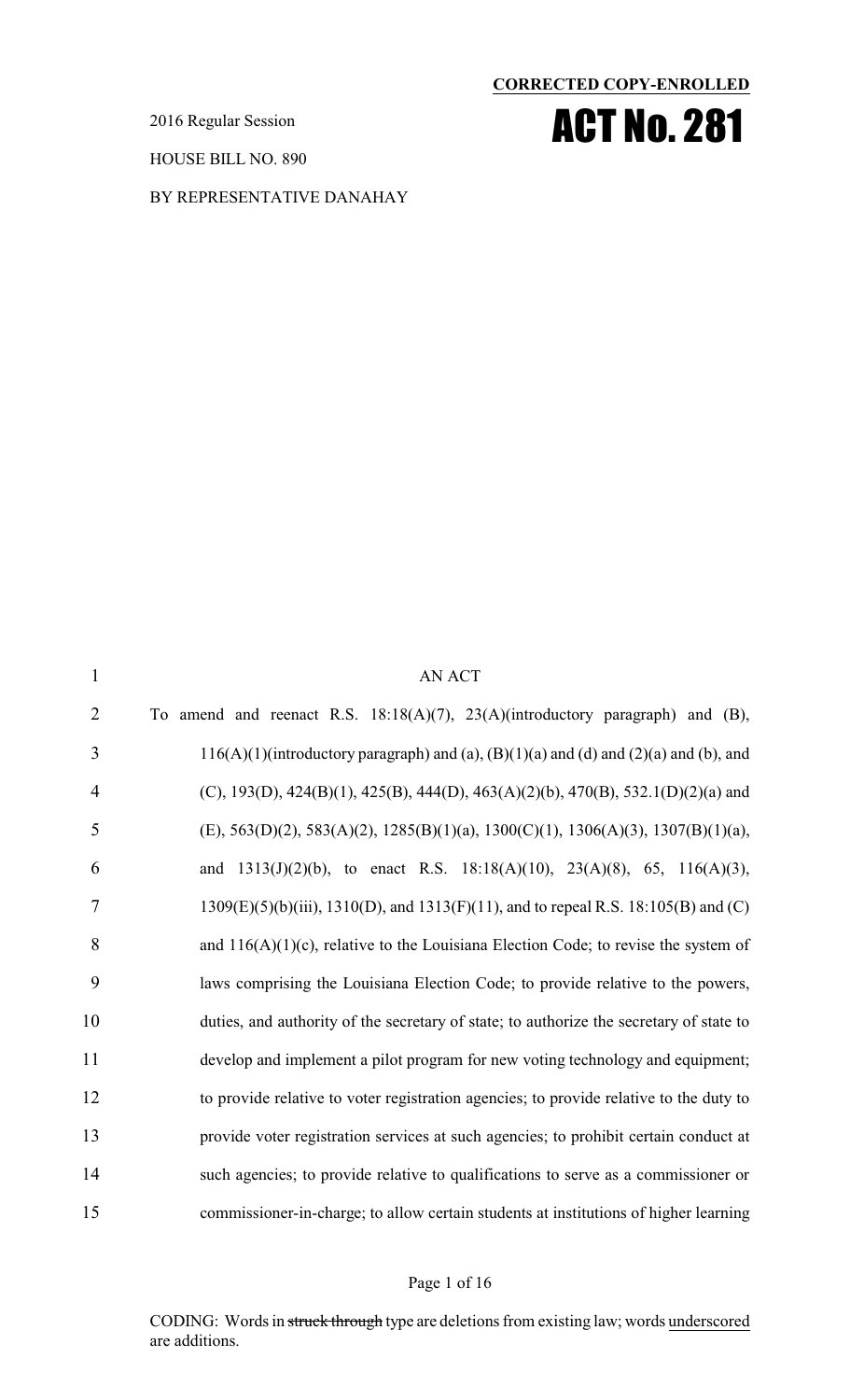#### HB NO. 890 **CORRECTED COPY-ENROLLED**

 in the state to serve as commissioners under certain circumstances; to require certain notice of the officers of parish executive committees; to provide relative to the notice of candidacy; to provide relative to the execution of the certificate on a notice of candidacy; to provide relative to qualifying fees; to provide relative to changes in precinct boundaries; to require the parish governing authority to provide certain information prior to adopting any such change; to require the secretary of state to report certain information relative to such changes; to provide deadlines for making such changes; to provide for the effectiveness of such changes; to provide relative to anticipated vacancies; to provide relative to procedures for applying to vote absentee by mail; to provide for the deadline for filing a request for recount of absentee by mail ballots; to provide relative to voter registration; to require the registrar to transfer registration information under certain circumstances; to provide for the cancellation of a registration under certain circumstances; to provide relative to procedures and requirements for establishing eligibility; to provide relative to retirement or resignation of a registrar; to provide for the membership of the State 16 Board of Election Supervisors; to provide deadlines for notice of certain elections; to provide relative to absentee by mail voting; to require certain information concerning correction procedures to appear on the ballot; to provide relative to paper 19 ballots; to provide for replacement ballots; to provide for effectiveness; and to provide for related matters.

- Be it enacted by the Legislature of Louisiana:
- Section 1. R.S. 18:18(A)(7), 23(A)(introductory paragraph) and (B), 23 116(A)(1)(introductory paragraph) and (a),  $(B)(1)(a)$  and (d) and (2)(a) and (b), and (C), 424(B)(1), 425(B), 444(D), 463(A)(2)(b), 470(B), 532.1(D)(2)(a) and (E), 583(A)(2), 25 1307(B)(1)(a), and  $1313(J)(2)(b)$  are hereby amended and reenacted and R.S. 18:18(A)(10),  $26 \qquad 23(A)(8), 65, \text{ and } 116(A)(3)$  are hereby enacted to read as follows: §18. Secretary of state; powers and duties
- 28 A. The secretary of state shall administer the laws relating to custody of voting machines and voter registration, and for the purpose he shall:
- \* \* \*

#### Page 2 of 16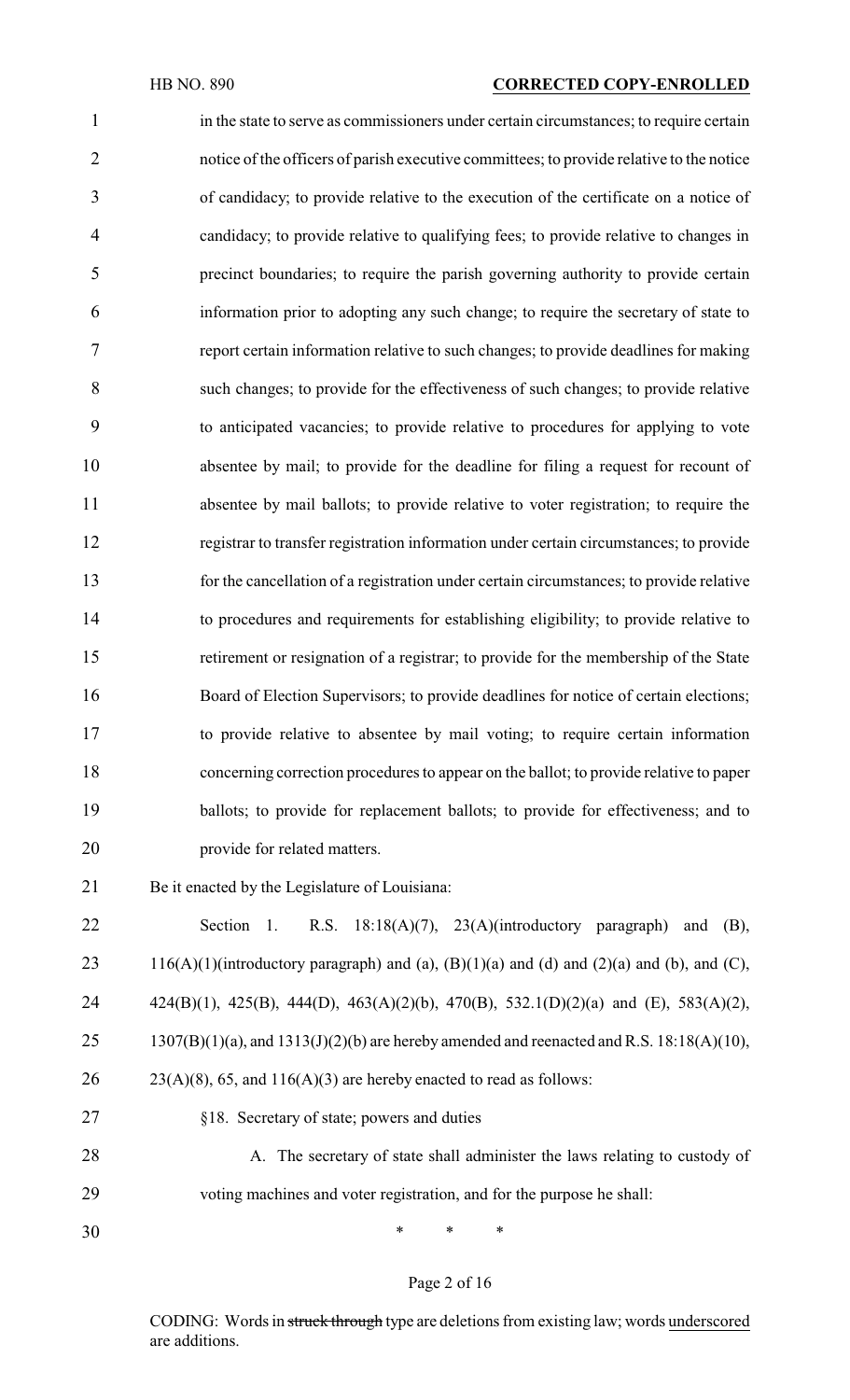### HB NO. 890 **CORRECTED COPY-ENROLLED**

| $\mathbf{1}$   | (7) Prescribe uniform rules, regulations, forms, and instructions as to the use             |
|----------------|---------------------------------------------------------------------------------------------|
| $\overline{2}$ | of electronic voting machines, as defined by R.S. $\frac{18.1351(12)(b)}{18.1351}$ , in the |
| 3              | conduct of early voting, which shall be approved by the attorney general and                |
| 4              | thereafter shall be applied uniformly by each registrar of voters in the state.             |
| 5              | *<br>*<br>∗                                                                                 |
| 6              | $(10)(a)$ Develop and implement a pilot program for new voting technology                   |
| 7              | and equipment.                                                                              |
| 8              | The secretary of state shall work with two members from the House<br>(b)                    |
| 9              | Committee on House and Governmental Affairs designated by the chairman of that              |
| 10             | committee and two members from the Senate Committee on Senate and                           |
| 11             | Governmental Affairs designated by the chairman of that committee in developing             |
| 12             | the program. After the development of the program, the secretary of state shall             |
| 13             | submit the details of the program to the House Committee on House and                       |
| 14             | Governmental Affairs and the Senate Committee on Senate and Governmental                    |
| 15             | Affairs. The secretary of state shall also submit to the committees the details of any      |
| 16             | subsequent change to the program.                                                           |
| 17             | ∗<br>∗<br>∗                                                                                 |
| 18             | §23. State Board of Election Supervisors                                                    |
| 19             | A. The State Board of Election Supervisors is created and established in the                |
| 20             | Department of State as provided in R.S. 36:802. The board shall be composed of the          |
| 21             | following seven persons:                                                                    |
| 22             | $\ast$<br>$\ast$<br>∗                                                                       |
| 23             | (8) One member of the Police Jury Association of Louisiana or its successor,                |
| 24             | who shall be elected by the membership thereof to serve a four-year term concurrent         |
| 25             | with that of the governor. A vacancy shall be filled in the same manner for the             |
| 26             | remainder of the unexpired term.                                                            |
| 27             | B. Four Five members of the board shall constitute a quorum for the                         |
| 28             | transaction of business, and all actions of the board shall require the affirmative vote    |
| 29             | of at least four five members.                                                              |
| 30             | ∗<br>∗<br>∗                                                                                 |

# Page 3 of 16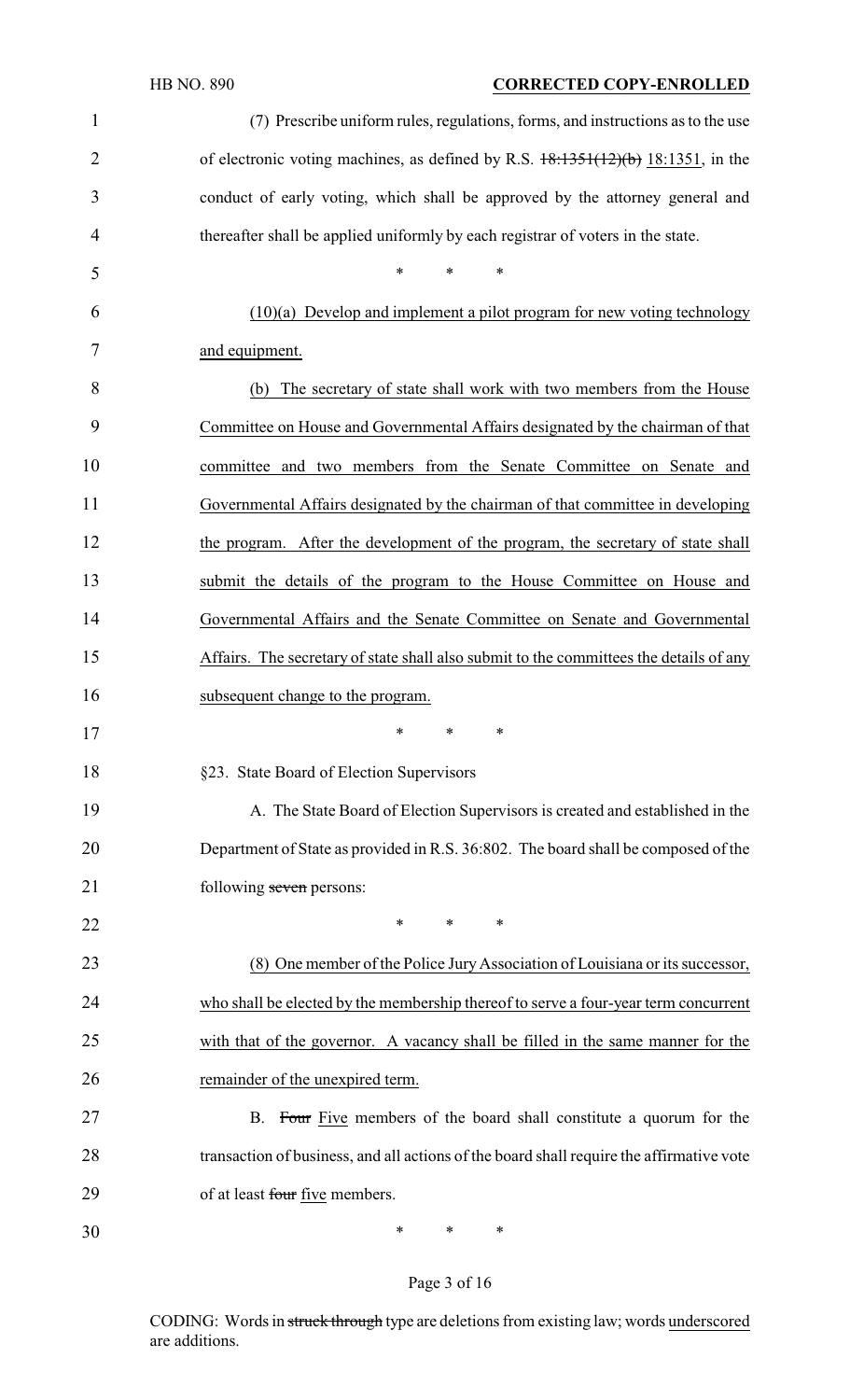|                | <b>HB NO. 890</b> | <b>CORRECTED COPY-ENROLLED</b>                                                         |
|----------------|-------------------|----------------------------------------------------------------------------------------|
| 1              |                   | §65. Retirement or resignation of a registrar                                          |
| $\overline{2}$ |                   | A. A registrar who retires or resigns shall file a notice of retirement or             |
| 3              |                   | resignation with the secretary of state.                                               |
| 4              |                   | B. A notice of retirement or resignation of a registrar shall be in writing,           |
| 5              |                   | shall be dated, may specify a prospective date on which the retirement or resignation  |
| 6              |                   | is to be effective, and shall be signed by the registrar and duly acknowledged by him  |
| 7              |                   | before an officer authorized to administer oaths.                                      |
| 8              |                   | C. Upon receiving a notice of retirement or resignation from a registrar, the          |
| 9              |                   | secretary of state shall immediately transmit a copy of the notice to the governing    |
| 10             |                   | authority for the parish of the registrar who filed the notice.                        |
| 11             |                   | D. A notice of retirement or resignation of a registrar shall not be effective         |
| 12             |                   | until the original notice of retirement or resignation is received by the secretary of |
| 13             |                   | state and shall become irrevocable upon such receipt by the secretary of state.        |
| 14             |                   | *<br>*<br>*                                                                            |
| 15             |                   | §116. Voter registration agencies                                                      |
| 16             |                   | A.(1) Voter registration services shall be provided at the following offices,          |
| 17             |                   | hereby designated as voter registration agencies:                                      |
| 18             |                   | (a) Public assistance offices and agencies that administer or provide services         |
| 19             |                   | under the food stamp Supplemental Nutrition Assistance Program (SNAP),                 |
| 20             |                   | Medicaid program, the supplemental food for Women, Infants and Children (WIC)          |
| 21             |                   | program, and the Family Independence Temporary Assistance Program (FITAP)              |
| 22             |                   | programs, the Kinship Care Subsidy Program (KCSP), and the Child Care Assistance       |
| 23             |                   | Program (CCAP) or their successors, and any other public assistance agencies, if       |
| 24             |                   | any, which the secretary shall designate by rule successor programs.                   |
| 25             |                   | $\ast$<br>*<br>∗                                                                       |
| 26             |                   | (3) Voter registration services shall be provided at recruitment offices of the        |
| 27             |                   | Armed Forces of the United States according to the procedures established by the       |
| 28             |                   | Federal Voting Assistance Program.                                                     |
| 29             |                   | B.(1) At each designated voter registration agency, the following services             |
| 30             |                   | shall be provided during regular office hours:                                         |

# Page 4 of 16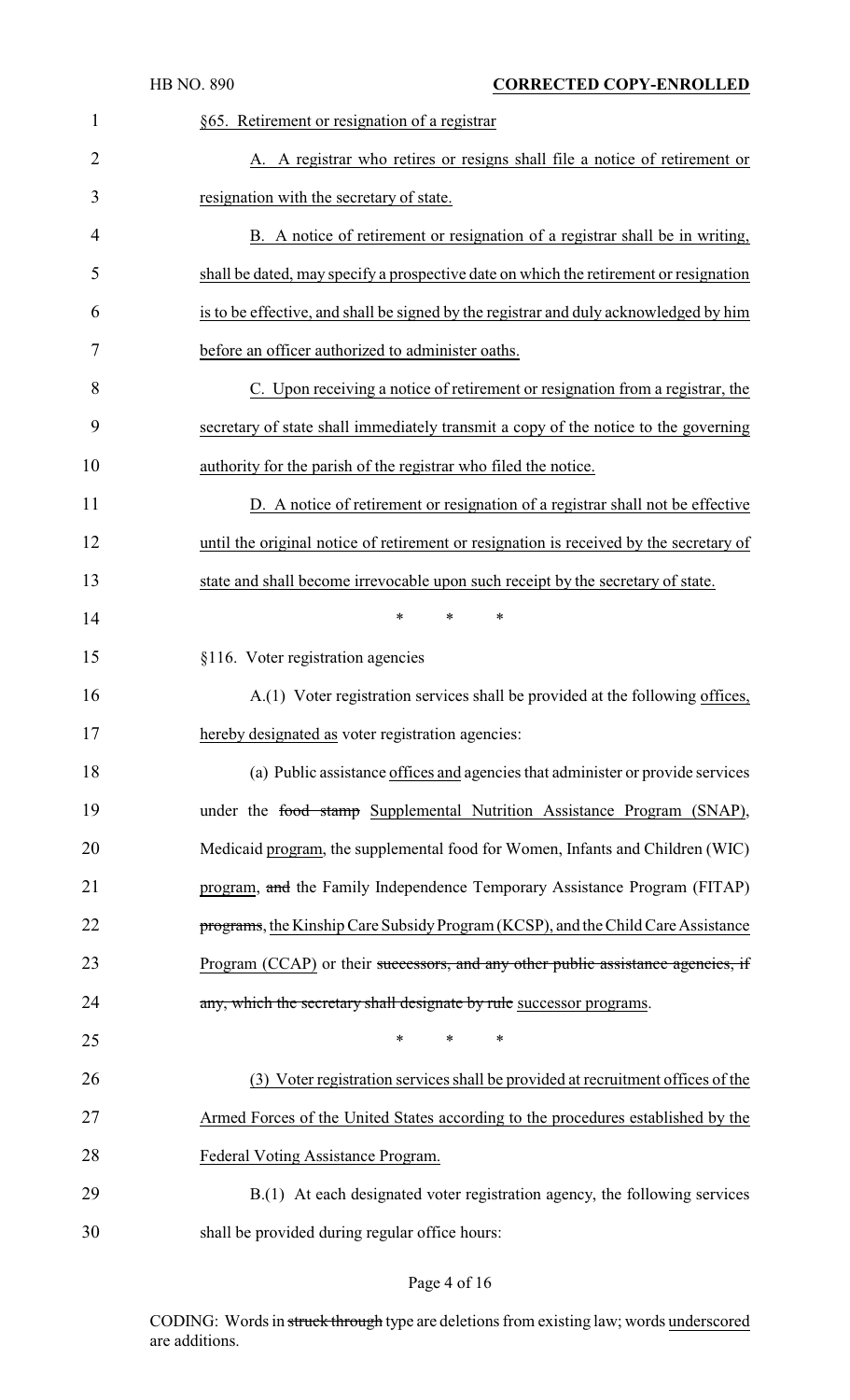| $\mathbf{1}$   | (a) Distribution of a mail voter registration application form to any applicant         |
|----------------|-----------------------------------------------------------------------------------------|
| $\overline{2}$ | who is qualified to register.                                                           |
| 3              | *<br>$*$ and $*$<br>$\ast$                                                              |
| 4              | (d) Acceptance of any change of address or change of name submitted by a                |
| 5              | registrant to an agency which shall serve as a notification of change of address or     |
| 6              | change of name for voter registration unless the registrant states at the time of       |
| 7              | submitting the change that the change is not for voter registration purposes. The       |
| 8              | transmittal procedure shall be handled in the same manner as voter registration         |
| 9              | applications.                                                                           |
| 10             | (2) Persons providing the services described in this Subsection shall not:              |
| 11             | (a) Seek to influence an applicant's political preference or party registration.        |
| 12             | Display any such political preference or political party or body<br>(b)                 |
| 13             | allegiance.                                                                             |
| 14             | $\ast$<br>$*$ $*$<br>$\ast$                                                             |
| 15             | $C(1)$ A designated voter registration agency as provided in Subsection A               |
| 16             | Paragraph $(A)(1)$ of this Section shall:                                               |
| 17             | (a) Distribute a mail voter registration application form with each application         |
| 18             | for such service or assistance and with each recertification, renewal, or change of     |
| 19             | address form relating to such service or assistance unless the applicant declines in    |
| 20             | writing to register to vote.                                                            |
| 21             | (b) Distribute Provide a form to accompany the mail voter registration                  |
| 22             | application form which includes:                                                        |
| 23             | (i) A statement of voter registration eligibility requirements.                         |
| 24             | (ii) The question "If you are not registered to vote where you live now,                |
| 25             | would you like to apply to register to vote here today?".                               |
| 26             | (iii) If the agency provides public assistance, the statement "Applying to              |
| 27             | register or declining to register to vote will not affect the amount of assistance that |
| 28             | you will be provided by this agency."                                                   |
| 29             | (iv) Boxes for the applicant to check to indicate whether the applicant is              |
| 30             | presently registered, would like to register, or declines to register to vote with the  |

Page 5 of 16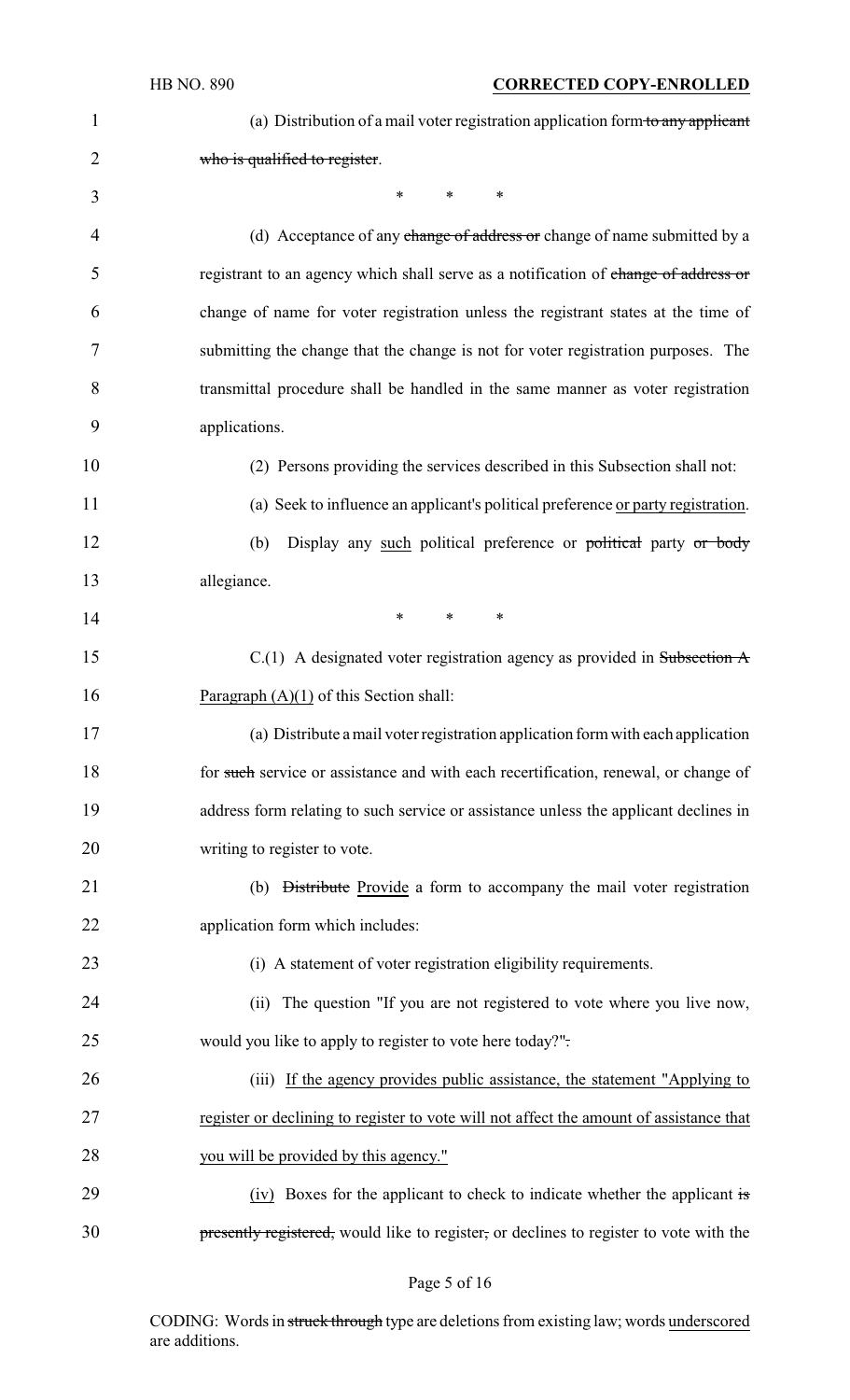1 statement "IF YOU DO NOT CHECK ANY BOX, YOU WILL BE CONSIDERED 2 TO HAVE DECIDED NOT TO REGISTER TO VOTE AT THIS TIME." in close 3 proximity to the boxes and in prominent type.

 $\frac{1}{2}$  (iv)  $\frac{1}{2}$  The statements "If you would like help in filling out the voter 5 registration form, we will help you. The decision whether to seek or accept help is 6 yours. You may fill out the application form in private."

 $(vi)$  The statement "If you believe that someone has interfered with your 8 right to register or to decline to register to vote, or your right to privacy in deciding whether to register or in applying to register to vote, or your right to choose your own political party or other political preference, you may file a complaint with the secretary of state." and the current address and telephone number of the secretary of 12 state.

13 (2) Any designated voter registration agency as provided in Subparagraphs 14 A(1)(a) and (b) of this Section shall also include on the form which accompanies the 15 voter registration application form the statement "Applying to register or declining 16 to register to vote will not affect the amount of assistance that you will be provided 17 by this agency."

18  $(3)$  (2) If an applicant fails to check any box on the form required by this 19 Subsection, the applicant shall be deemed to have declined to apply to register to 20 vote.

21 (4) (3) Each applicant who decides to register to vote shall be provided the same degree of assistance with regard to the completion of the registration application form as is provided by the office with regard to the completion of its own forms, unless the applicant refuses such assistance.

 $(5)(4)$  If a designated voter registration agency as provided in Subparagraph (A)(1)(b) of this Section provides services to a person with a disability at the person's home, the agency shall provide the same services described in this Section at the person's home.

#### Page 6 of 16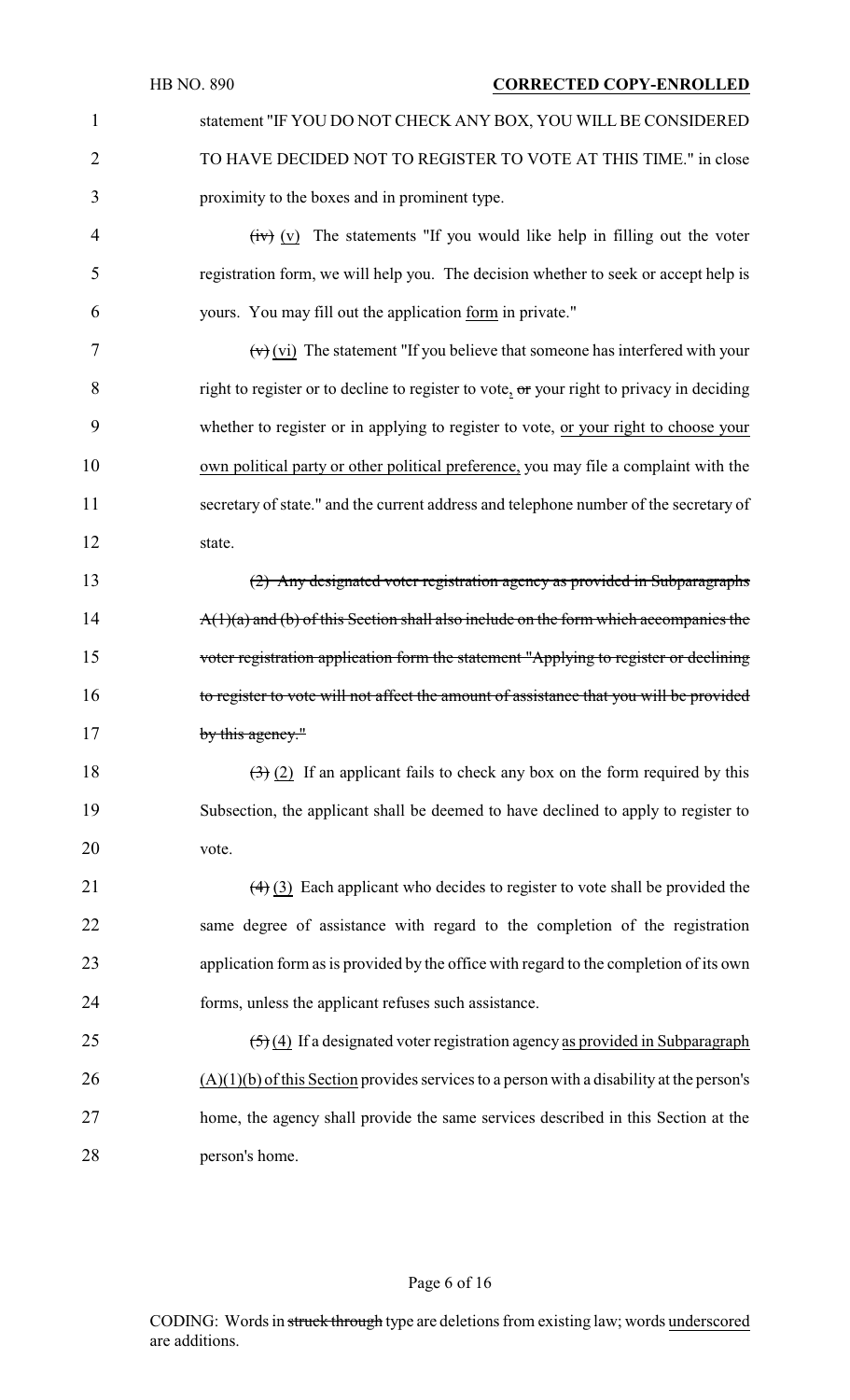|                | <b>HB NO. 890</b><br><b>CORRECTED COPY-ENROLLED</b>                                             |
|----------------|-------------------------------------------------------------------------------------------------|
| $\mathbf 1$    | $(6)$ (5) No information relating to a declination to apply to register to vote                 |
| $\overline{2}$ | may be used for any purpose other than voter registration and shall not be subject to           |
| 3              | public inspection.                                                                              |
| 4              | ∗<br>∗<br>∗                                                                                     |
| 5              | §424. Commissioners-in-charge                                                                   |
| 6              | ∗<br>$\ast$<br>∗                                                                                |
| 7              | B. Qualifications. A commissioner-in-charge shall possess the following                         |
| 8              | qualifications:                                                                                 |
| 9              | (1) He shall be a qualified voter in the parish in which he is to serve who is                  |
| 10             | not entitled to assistance in voting able to perform the essential duties of a                  |
| 11             | commissioner-in-charge as described in the informational pamphlet developed by the              |
| 12             | secretary of state pursuant to R.S. $18:421(C)$ .                                               |
| 13             | *<br>*<br>∗                                                                                     |
| 14             | §425. Commissioners                                                                             |
| 15             | ∗<br>$\ast$<br>∗                                                                                |
| 16             | B. Qualifications and classifications. (1) The legislature finds that the state                 |
| 17             | has a compelling interest in providing an efficient and effective electoral process on          |
| 18             | election day and ensuring that commissioners who serve at polling places can                    |
| 19             | perform all required duties.                                                                    |
| 20             | (2) A qualified voter who is not marked for assistance in voting in the                         |
| 21             | precinct register, who does not require the use of the audio ballot in voting, able to          |
| 22             | perform the essential duties of a commissioner as described in the informational                |
| 23             | pamphlet developed by the secretary of state pursuant to R.S. $18:421(C)$ and who is            |
| 24             | not a candidate in the election may be selected as a commissioner in any precinct of            |
| 25             | the ward where he is registered to vote, except pursuant to R.S. 18:434(B) and (D)              |
| 26             | in which case he may be selected as a commissioner in any precinct of the parish                |
| 27             | where he is registered to vote or as otherwise provided in Paragraph $(4)$ of                   |
| 28             | Subsection $A(A)(4)$ of this Section.                                                           |
| 29             | $\left(\frac{2}{a}\right)(3)(a)$ No person shall be selected as a commissioner in a precinct in |
| 30             | which a member of his immediate family is a candidate for election to public office.            |
|                |                                                                                                 |

Page 7 of 16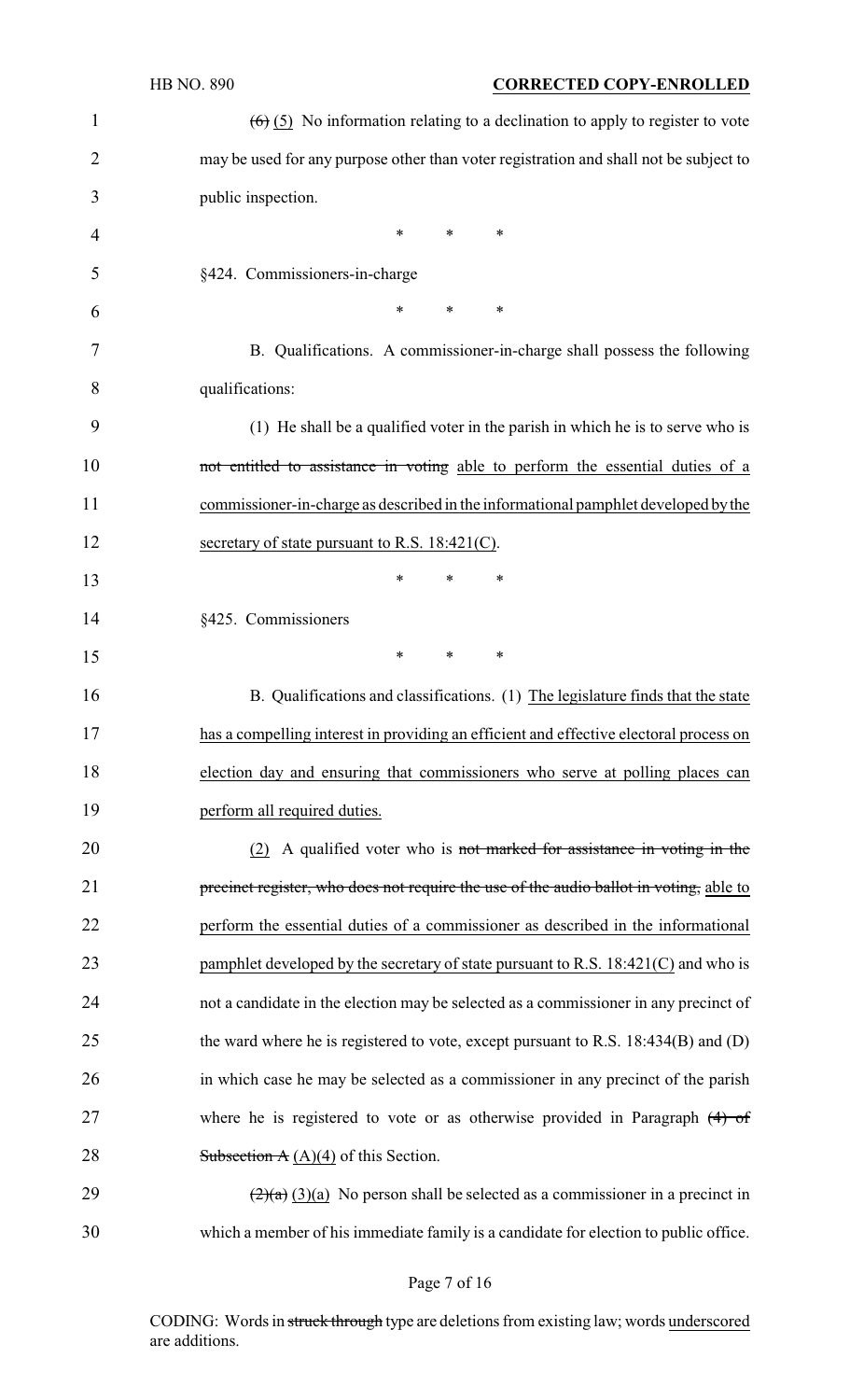(b) No person who has been convicted of an election offense enumerated in Chapter 10 of this Title shall serve as a commissioner.

 $\left(\frac{3}{2}\right)\left(\frac{4}{2}\right)$  A person shall not serve as a commissioner, except pursuant to R.S. 18:434(D), unless he has attended a course of instruction for commissioners, has received a certificate of instruction during the term of office of the clerk who conducted the school, and has provided his correct party affiliation to the clerk. A commissioner who has received this certificate shall be classified as a certified commissioner. A commissioner selected pursuant to R.S. 18:434(D), who has not been issued such a certificate, shall be classified as an uncertified commissioner.

10 (4) (5) A person who is at least seventeen years of age, under the age of eighteen, and is not a qualified voter but is otherwise qualified to serve as a commissioner pursuant to this Subsection may be selected to serve as a commissioner in any precinct of the ward where he may register to vote pursuant to R.S. 18:101(A), provided that the person is enrolled in the twelfth grade of any Louisiana public high school or state-approved nonpublic high school, is participating at the twelfth grade level in a home study program approved by the State Board of Elementary and Secondary Education, has received a diploma from any Louisiana public high school or state-approved nonpublic high school, has received a diploma for completion of a home study program approved by the State Board of Elementary and Secondary Education, or has been issued a high school equivalency diploma after successfully completing the test of General Educational Development.

 (6) Notwithstanding the provisions of Paragraph (2) of this Subsection, a qualified voter of this state or a person who is registered to vote in another state who is able to perform the essential duties of a commissioner as described in the informational pamphlet developed by the secretary of state pursuant to R.S. 18:421(C), who is not a candidate in the election, and who is a student at an institution of higher learning located in this state may be selected as a commissioner in any precinct in the parish where the institution of higher learning is located if the

#### Page 8 of 16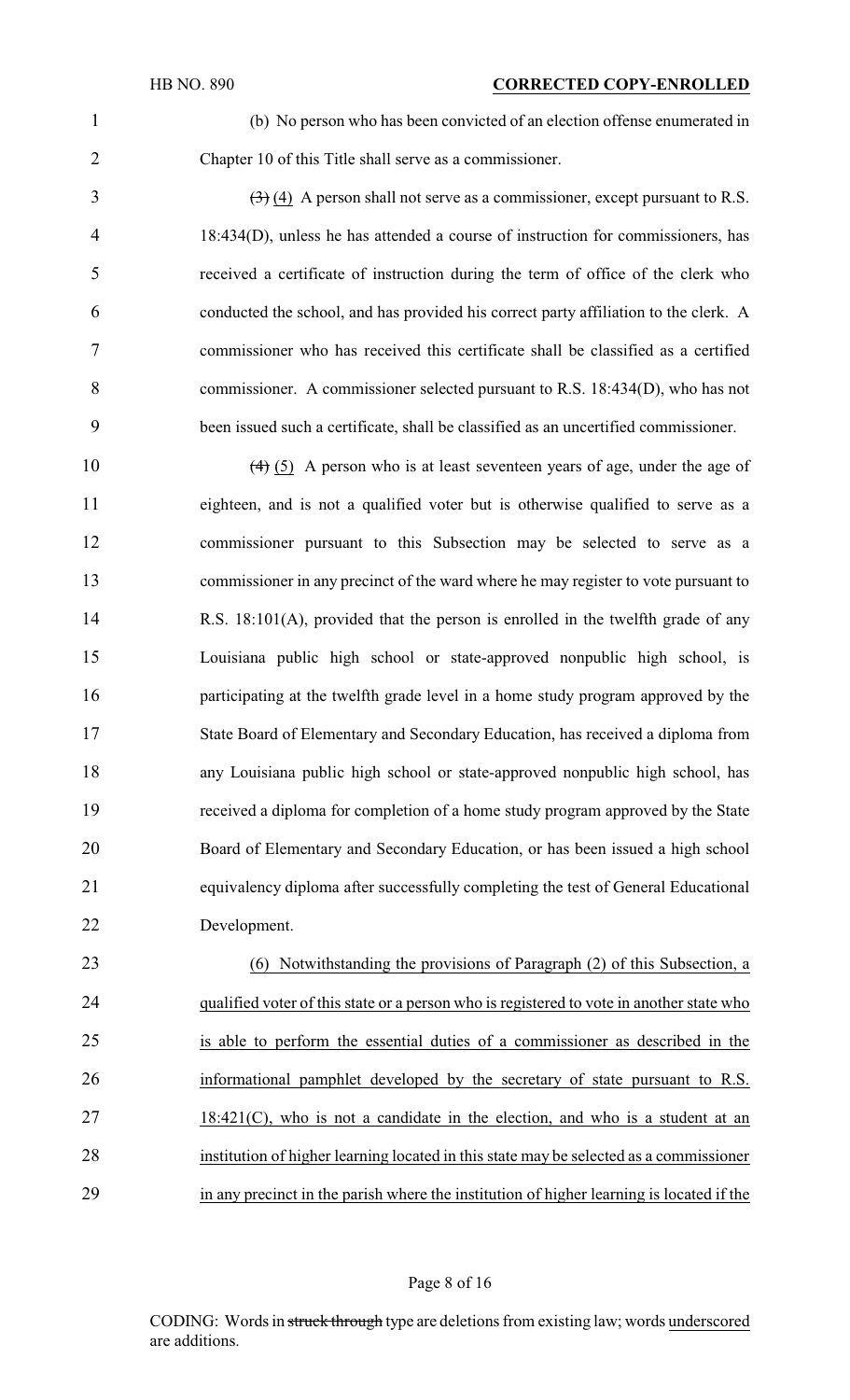|                | HB NO. 890<br><b>CORRECTED COPY-ENROLLED</b>                                           |
|----------------|----------------------------------------------------------------------------------------|
| 1              | student submits to the clerk a copy of his student identification or fee bill showing  |
| $\overline{2}$ | current enrollment and a copy of his proof of voter registration.                      |
| 3              | $\ast$<br>$\ast$<br>∗                                                                  |
| $\overline{4}$ | §444. Parish executive committees                                                      |
| 5              | *<br>$\ast$<br>∗                                                                       |
| 6              | D. Officers. At the first meeting of the parish executive committee of a               |
| 7              | recognized political party, the newly-elected members of the committee shall elect     |
| 8              | the officers provided for by the rules and regulations of the state central committee  |
| 9              | of that political party, which shall be uniform for all parish executive committees.   |
| 10             | The chairman of each parish executive committee shall submit the name of each          |
| 11             | officer to the secretary of state within five business days of the election of the     |
| 12             | officers and shall submit any change in the officers to the secretary of state within  |
| 13             | five business days of the change.                                                      |
| 14             | $\ast$<br>$\ast$<br>$\ast$                                                             |
| 15             | §463. Notice of candidacy; campaign finance disclosure; political advertising;         |
| 16             | penalties                                                                              |
| 17             | A.                                                                                     |
| 18             | ∗<br>∗<br>∗                                                                            |
| 19             | (2)                                                                                    |
| 20             | ∗<br>∗<br>∗                                                                            |
| 21             | The certificate shall be executed before a notary public or shall be<br>(b)            |
| 22             | witnessed by two persons who are registered to vote on the office the candidate        |
| 23             | seeks. If the candidate is serving outside the state with the armed forces of the      |
| 24             | United States, his notice of candidacy shall be witnessed by a commissioned officer    |
| 25             | in the armed forces of the United States.                                              |
| 26             | $\ast$<br>$\ast$<br>$\ast$                                                             |
| 27             | §470. Disposition of notices of candidacy; qualifying fees; nomination petitions       |
| 28             | $\ast$<br>$\ast$<br>∗                                                                  |
| 29             | B. Qualifying fees. The secretary of state shall deliver all qualifying fees to        |
| 30             | the state treasurer, who shall place the qualifying fees in an escrow account and from |

# Page 9 of 16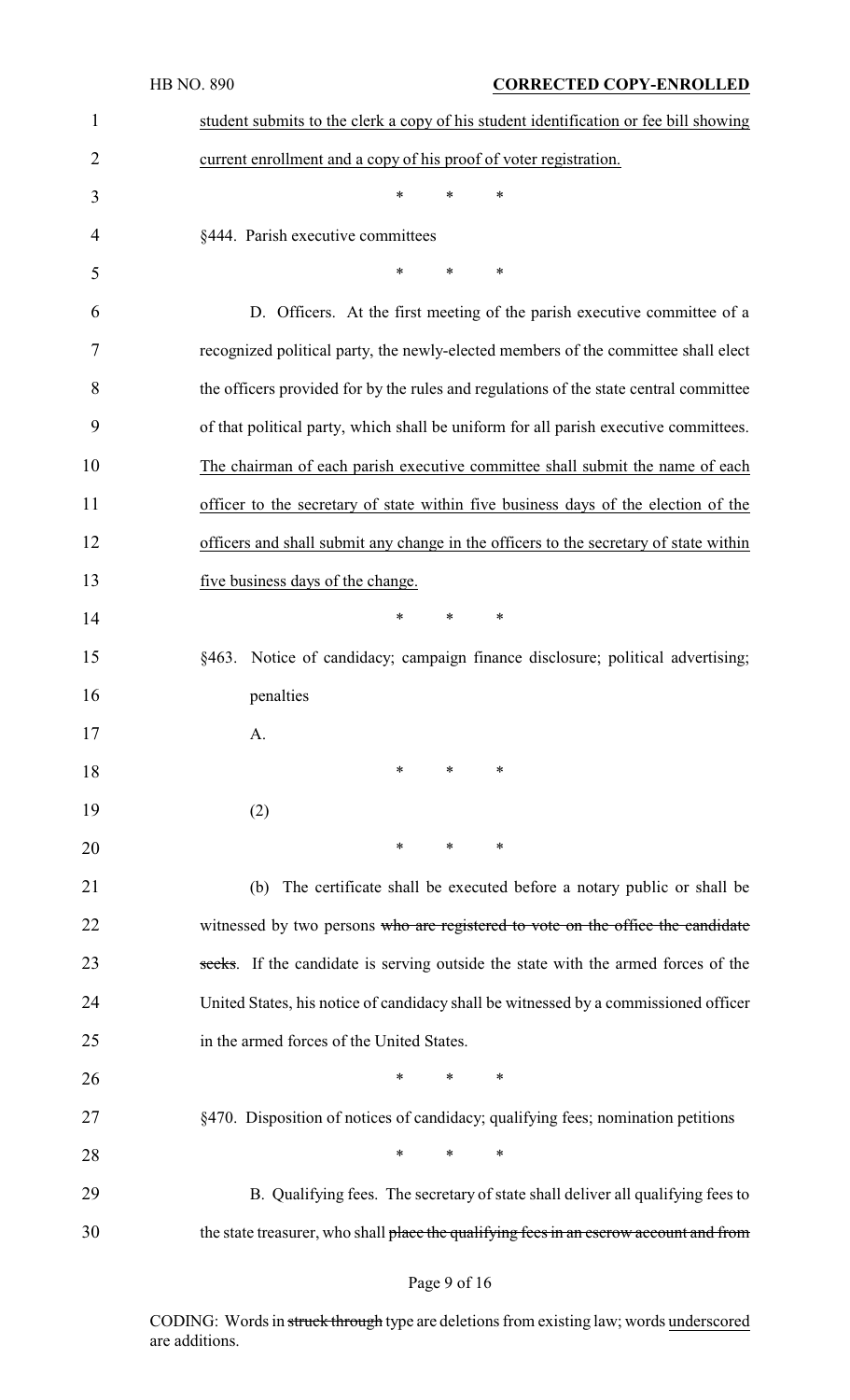|                | <b>HB NO. 890</b><br><b>CORRECTED COPY-ENROLLED</b>                                      |
|----------------|------------------------------------------------------------------------------------------|
| $\mathbf{1}$   | that account shall make all refunds required by R.S. 18:501(B). After all required       |
| $\overline{2}$ | refunds have been made, the treasurer shall remit all funds remaining in the escrow      |
| 3              | account to the state treasury in accordance with law.                                    |
| 4              | $\ast$<br>∗<br>*                                                                         |
| 5              | §532.1. Changing boundaries                                                              |
| 6              | $\ast$<br>*<br>∗                                                                         |
| 7              | D.                                                                                       |
| 8              | ∗<br>∗<br>∗                                                                              |
| 9              | $(2)(a)$ Notwithstanding the provisions of Paragraph $(1)$ of this Subsection or         |
| 10             | R.S. 18:1903 to the contrary, if after the release of the federal decennial census data  |
| 11             | a parish governing authority is unable to comply with applicable law regarding           |
| 12             | redistricting and reapportionment, including adherence to traditional redistricting      |
| 13             | principles, in the creation of its redistricting or reapportionment plan using the whole |
| 14             | precincts submitted to the United States Bureau of the Census, the parish governing      |
| 15             | authority may divide a precinct into two or more precincts; any such division shall      |
| 16             | be by a visible feature which is a census tabulation boundary. Upon dividing a           |
| 17             | precinct, the parish governing authority shall notify the secretary of state of such     |
| 18             | precinct division in writing.                                                            |
| 19             | ∗<br>∗<br>∗                                                                              |
| 20             | E.(1) A precinct shall not be changed, and no precinct shall be established              |
| 21             | or altered in any way, including alphabetical division by voter surname, and no          |
| 22             | annexation shall be implemented during the period commencing on the fifth tenth          |
| 23             | business day prior to the date the qualifying period opens and ending on the date of     |
| 24             | the general election.                                                                    |
| 25             | (2) No precinct change or annexation that is made prior to the fifth tenth               |
| 26             | business day prior to the date the qualifying period opens shall become effective for    |
| 27             | the election unless the information required in Subsection A of this Section,            |
| 28             | including notice of preclearance if required pursuant to the Voting Rights Act of        |
|                |                                                                                          |

# Page 10 of 16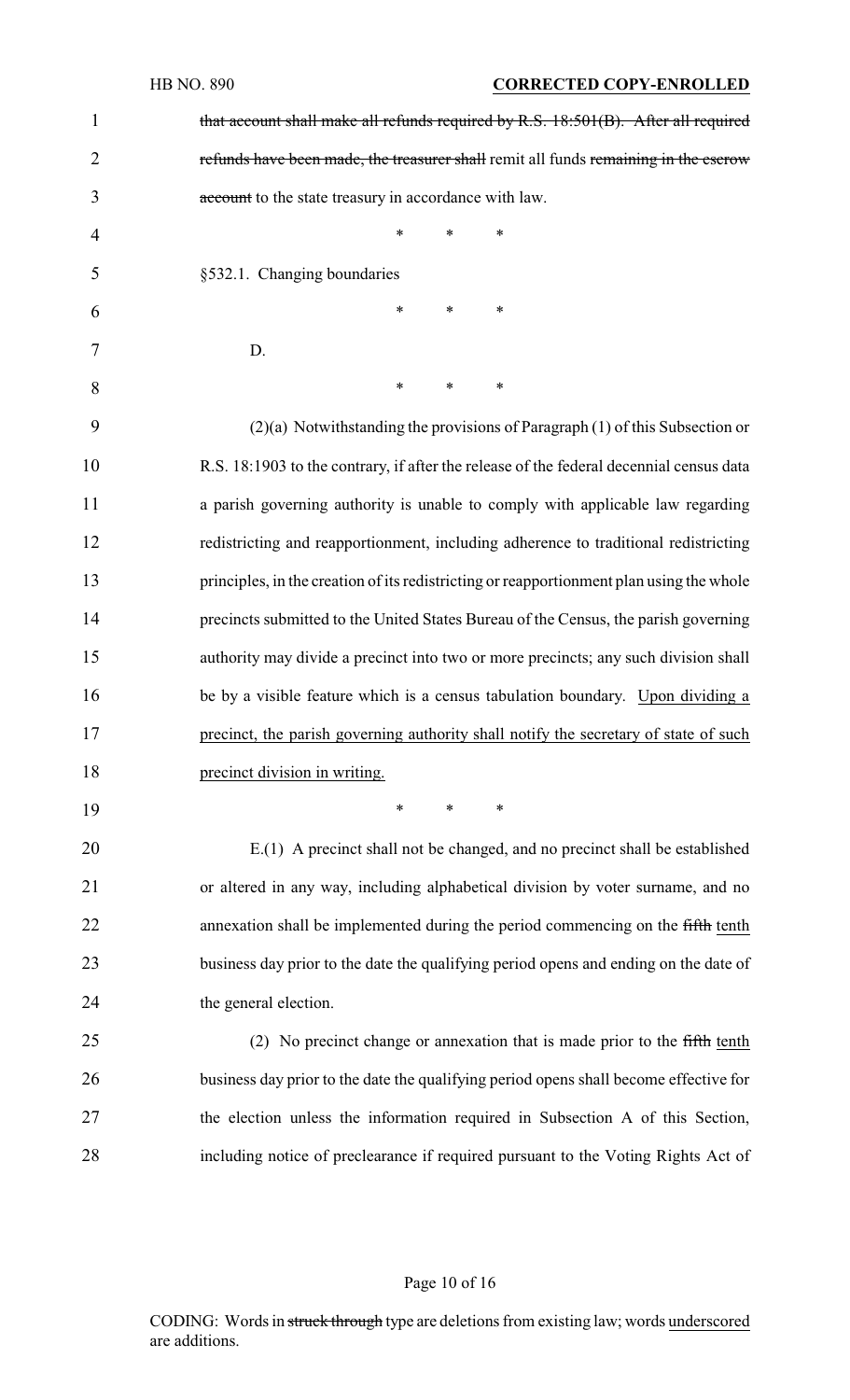|                | HB NO. 890<br><b>CORRECTED COPY-ENROLLED</b>                                                |
|----------------|---------------------------------------------------------------------------------------------|
| 1              | 1965, is received by the secretary of state prior to $4:30$ p.m. on the fifth tenth         |
| $\overline{2}$ | business day prior to the date the qualifying period opens.                                 |
| 3              | ∗<br>*<br>∗                                                                                 |
| 4              | §583. Procedure for anticipated vacancies                                                   |
| 5              | A.                                                                                          |
| 6              | *<br>*<br>∗                                                                                 |
| 7              | (2) It shall become certain that a vacancy will exist on the day the term of                |
| 8              | office commences when the person elected to the office dies, $\sigma$ r makes a declaration |
| 9              | to the secretary of state that he will not accept the office, or is disqualified by a court |
| 10             | of competent jurisdiction.                                                                  |
| 11             | *<br>$\ast$<br>∗                                                                            |
| 12             | §1307. Application by mail                                                                  |
| 13             | *<br>∗<br>∗                                                                                 |
| 14             | $B(1)(a)(i)$ An application to vote by mail may be delivered to the registrar               |
| 15             | by any means, including the United States Postal Service, commercial delivery               |
| 16             | service, hand delivery, or facsimile.                                                       |
| 17             | (ii) If hand delivered by other than a commercial delivery service or the                   |
| 18             | United States Postal Service, the registrar shall require that the person making such       |
| 19             | delivery sign the application. No person, except the immediate family of any voter,         |
| 20             | as defined in this code, shall hand deliver more than one voter's application to vote       |
| 21             | by mail to the registrar of voters.                                                         |
| 22             | (iii) If sent by facsimile, the person sending the application by facsimile shall           |
| 23             | sign the application to indicate that he is the sender and shall include the facsimile      |
| 24             | number from where the facsimile was sent. No person, except the immediate family            |
| 25             | of any voter, shall send by facsimile more than one voter's application to vote by          |
| 26             | mail to the registrar of voters. However, the provisions of this Item shall not apply       |
| 27             | to an application by a person who is entitled to vote pursuant to the Uniformed and         |
| 28             | Overseas Citizens Absentee Voting Act.                                                      |
| 29             | ∗<br>∗<br>∗                                                                                 |

# Page 11 of 16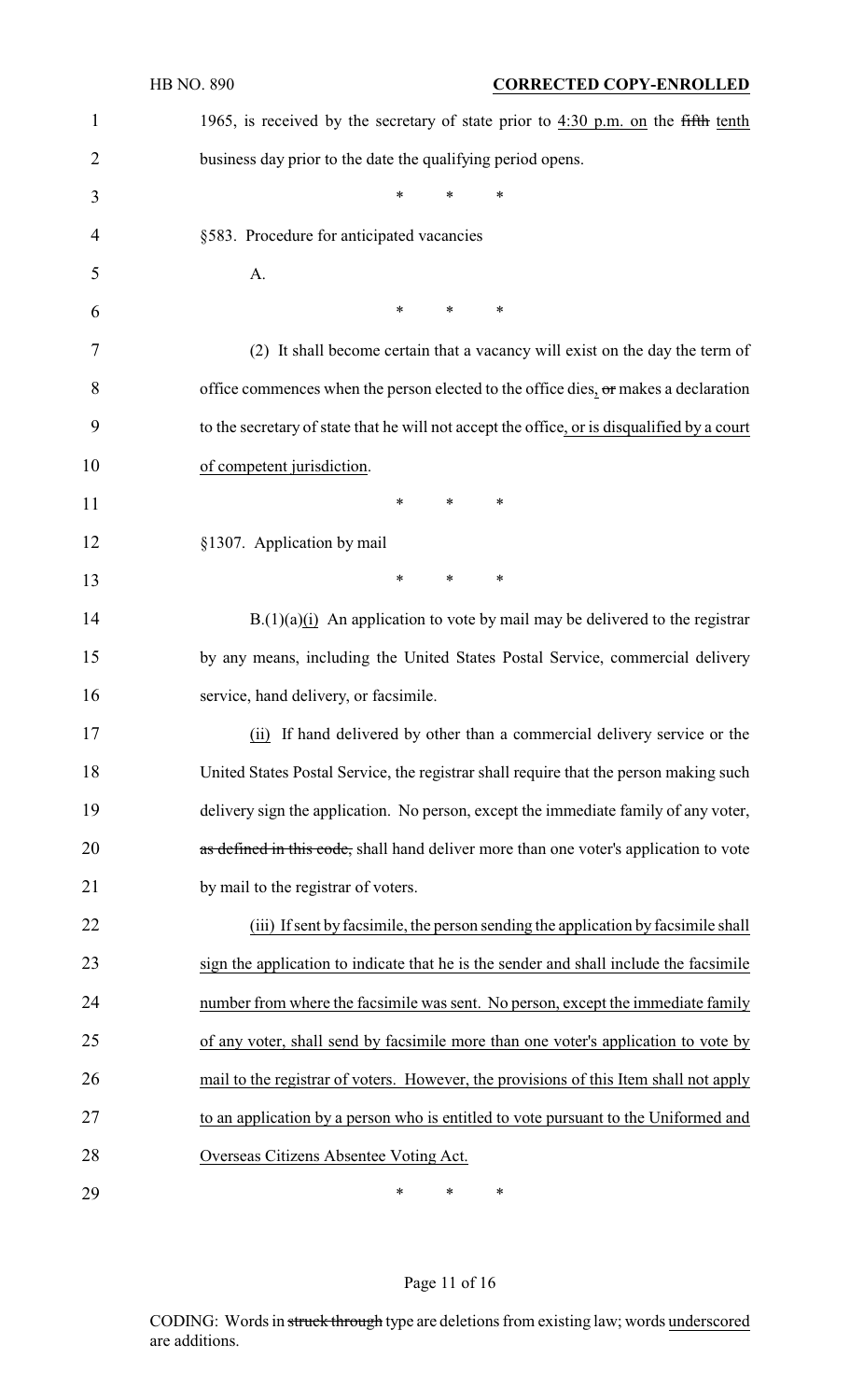| $\mathbf{1}$   | §1313. Tabulation and counting of absentee by mail and early voting ballots                       |
|----------------|---------------------------------------------------------------------------------------------------|
| $\overline{2}$ | *<br>*<br>∗                                                                                       |
| 3              | J.                                                                                                |
| 4              | $\ast$<br>$\ast$<br>$\ast$                                                                        |
| 5              | (2)                                                                                               |
| 6              | $\ast$<br>$\ast$<br>$\ast$                                                                        |
| 7              | (b) All recounts of absentee by mail and early voting ballots shall be held at                    |
| 8              | 10:00 a.m. or following the reinspection of voting machines on the fifth day after the            |
| 9              | election and at any time ordered by a court of competent jurisdiction. If the fifth day           |
| 10             | after the election falls on a holiday or weekend, such recount shall be held on the               |
| 11             | next working day at 10:00 a.m. or following the reinspection of voting machines.                  |
| 12             | Any written request for recount of absentee by mail and early voting ballots shall be             |
| 13             | filed with the clerk of court. The deadline for filing a request for recount of absentee          |
| 14             | by mail and early voting ballots shall be 4:30 p.m. on the last working day prior to              |
| 15             | the date of the recount. Immediately upon receiving any request, the clerk of court               |
| 16             | shall prominently post in his office a notice of the time and place where the absentee            |
| 17             | by mail and early voting ballots will be recounted and the name of the candidate or               |
| 18             | the voter in the proposition election requesting the recount.                                     |
| 19             | *<br>$\ast$<br>∗                                                                                  |
| 20             | Section 2. R.S. 18:193(D), 563(D)(2), 1285(B)(1)(a), 1300(C)(1), and 1306(A)(3)                   |
| 21             | are hereby amended and reenacted and R.S. $18:1309(E)(5)(b)(iii)$ , $1310(D)$ , and $1313(F)(11)$ |
| 22             | are hereby enacted to read as follows:                                                            |
| 23             | §193. Challenge and cancellation of registration; notice; procedures                              |
| 24             | ∗<br>$\ast$<br>∗                                                                                  |
| 25             | If the voter responds to the address confirmation card and has<br>D(1)                            |
| 26             | permanently moved outside the to a different parish, the registrar shall cancel                   |
| 27             | transfer the voter's registration information to the new parish of residence.                     |

Page 12 of 16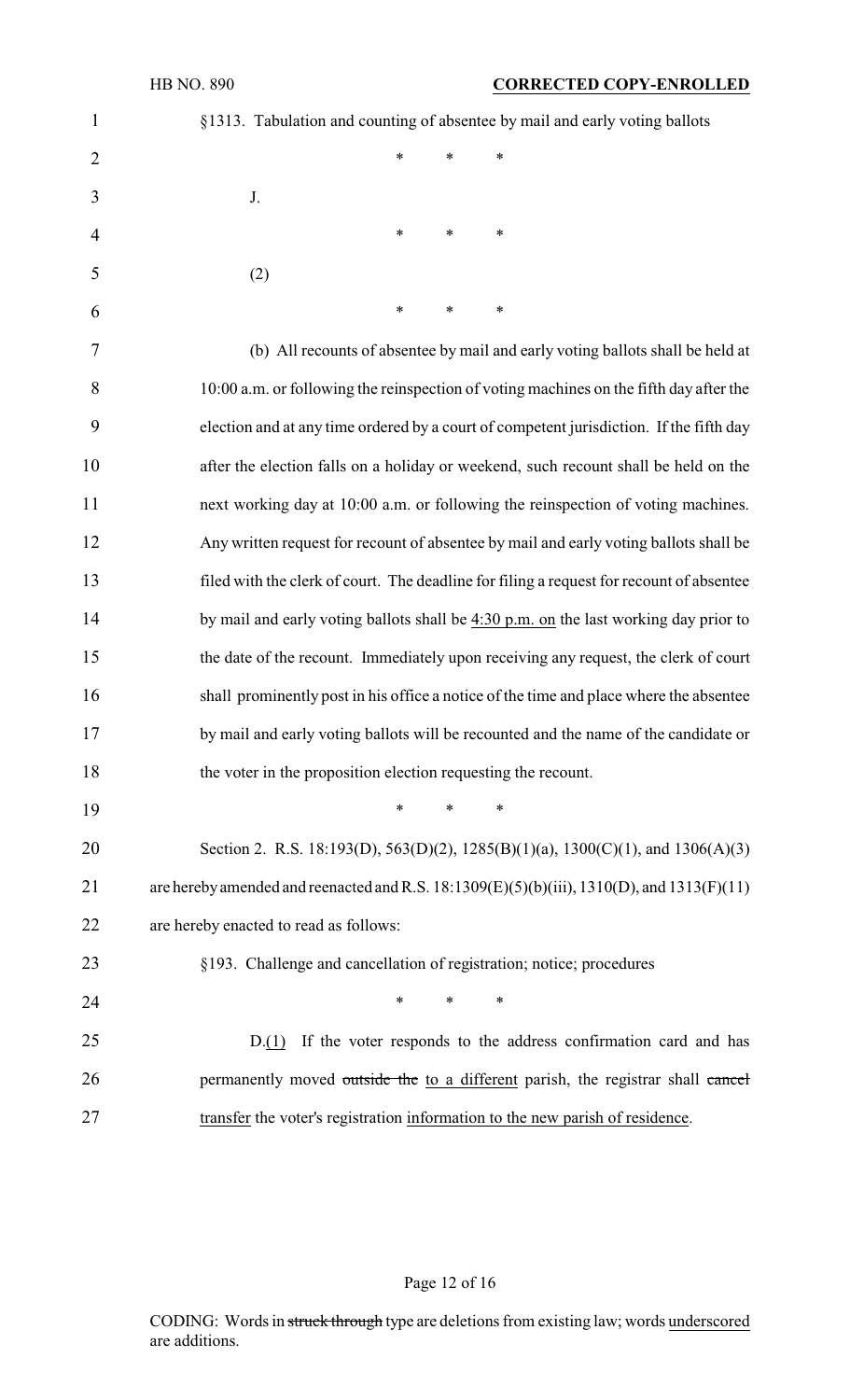| 1              | If the voter responds to the address confirmation card and has<br>(2)                     |
|----------------|-------------------------------------------------------------------------------------------|
| $\overline{2}$ | permanently moved outside the state, the registrar shall cancel the voter's               |
| 3              | registration.                                                                             |
| 4              | ∗<br>∗<br>∗                                                                               |
| 5              | §563. Procedure for voting                                                                |
| 6              | $\ast$<br>*<br>∗                                                                          |
| 7              | D.                                                                                        |
| 8              | ∗<br>∗<br>∗                                                                               |
| 9              | $(2)(a)$ In order to cast a vote on a paper ballot, a voter must make a selection         |
| 10             | for a candidate or for or against a proposition by completely filling in the oval to the  |
| 11             | right of a selection and returning the ballot to the appropriate election official within |
| 12             | the applicable deadline set forth by law. If a voter makes selections for more than       |
| 13             | the number of candidates to be elected for an office or makes selections for and          |
| 14             | against the same proposition, the selections for that office or proposition will be       |
| 15             | void.                                                                                     |
| 16             | (b) If a voter determines that his ballot is spoiled because he wants to change           |
| 17             | or correct his vote on the ballot before it is cast and counted but is unable to do so,   |
| 18             | he may obtain a replacement ballot upon returning the spoiled ballot to a                 |
| 19             | commissioner. The voter shall cast his vote as provided in Subparagraph (a) of this       |
| 20             | Paragraph using the replacement ballot. The commissioner shall write the words            |
| 21             | "spoiled and replaced" on the ballot and shall place it in the envelope marked            |
| 22             | "Registrar of Voters".                                                                    |
| 23             | ∗<br>$\ast$<br>∗                                                                          |
| 24             | §1285. Notice of election                                                                 |
| 25             | $\ast$<br>*<br>∗                                                                          |
| 26             | Written notice of the election and the certificate required by<br>B(1)(a)                 |
| 27             | Subparagraph (b) of this Paragraph shall be transmitted to the secretary of state and     |
| 28             | each clerk of court and registrar of voters in the area affected by the election. If the  |
| 29             | election is to be held on a primary election date, then such notice and certificate shall |
| 30             | be received by the secretary of state at least four weeks prior to the opening of the     |

# Page 13 of 16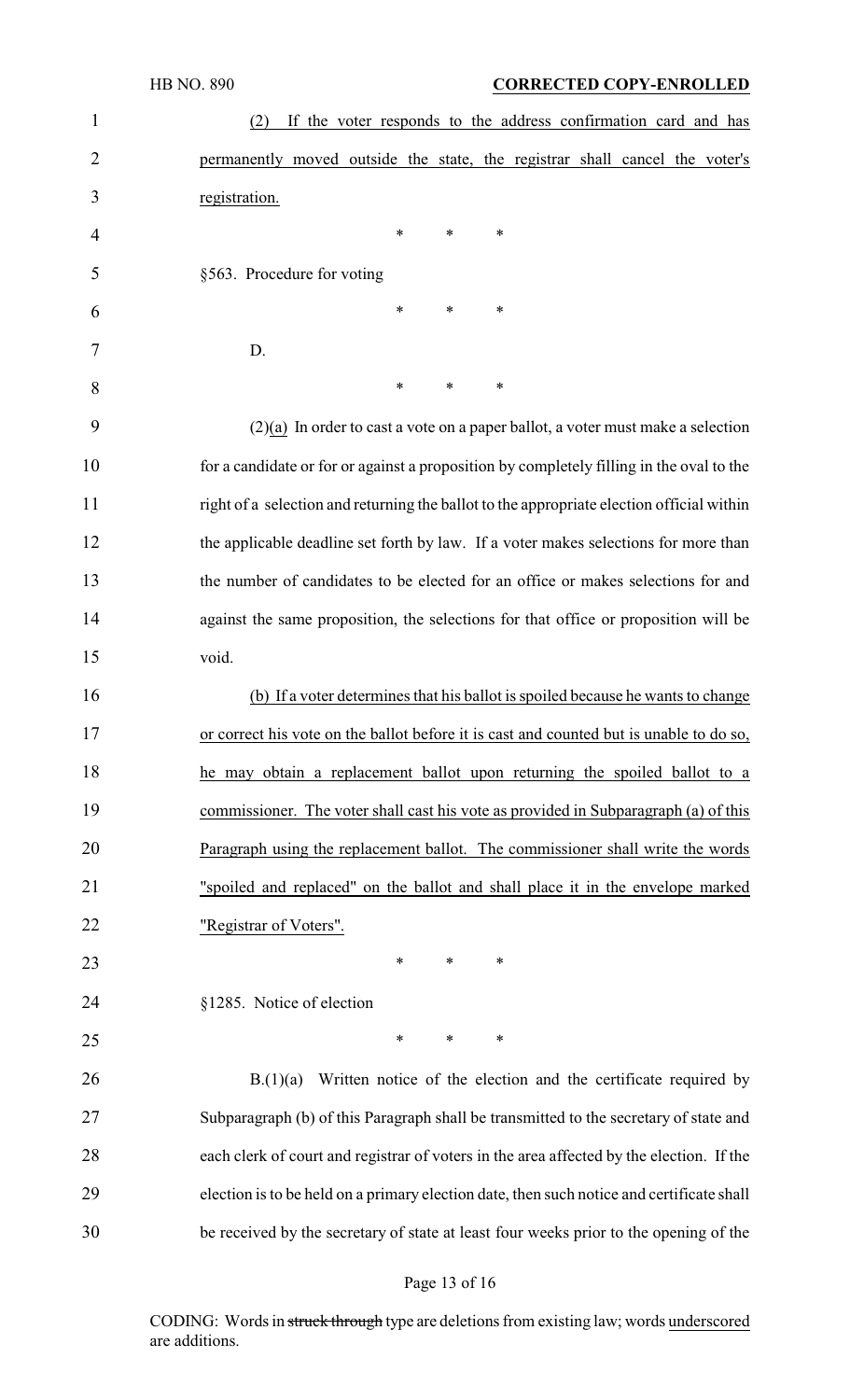## HB NO. 890 **CORRECTED COPY-ENROLLED**

| $\mathbf{1}$   | qualifying period for the primary election. If the election is not to be held on a        |
|----------------|-------------------------------------------------------------------------------------------|
| $\overline{2}$ | primary election date, then the notice and certificate shall be received by the           |
| 3              | secretary of state on or before the forty-sixth fifty-fourth day prior to the election.   |
| $\overline{4}$ | The secretary of state shall not accept any revisions to propositions, including but not  |
| 5              | limited to changes in title, text, or numerical designations, after the last day for      |
| 6              | submission of the notice and certificate to the secretary of state.                       |
| 7              | $\ast$<br>$\ast$<br>$\ast$                                                                |
| 8              | §1300. Procedures; notice of election; expenses                                           |
| 9              | $\ast$<br>$\ast$<br>$\ast$                                                                |
| 10             | $C(1)$ When an election is called under the provisions of this Chapter, written           |
| 11             | notice of the election shall be transmitted to the secretary of state, the commissioner   |
| 12             | of elections, and each clerk of court and registrar of voters in the area affected by the |
| 13             | election. If the election is to be held on a primary election date, then such notice      |
| 14             | shall be received by the secretary of state at least four weeks prior to the opening of   |
| 15             | the qualifying period for the primary election. If the election is not to be held on a    |
| 16             | primary election date, then such notice shall be received by the secretary of state on    |
| 17             | or before the forty-sixth fifty-fourth day prior to the election.                         |
| 18             | $\ast$<br>$\ast$<br>∗                                                                     |
| 19             | §1306. Preparation and distribution of absentee by mail and early voting ballots          |
| 20             | A.                                                                                        |
| 21             | $\ast$<br>*<br>∗                                                                          |
| 22             | (3) A ballot shall be marked by the voter with a pencil containing black lead             |
| 23             | or a pen containing black or blue ink, and the instructions printed on the face of the    |
| 24             | ballot shall inform the voter of this requirement. The instructions printed on the face   |
| 25             | of the ballot shall also inform the voter concerning how to change or correct his vote    |
| 26             | on the ballot before it is cast and counted, including through the issuance of a          |
| 27             | replacement ballot if the voter is otherwise unable to change or correct his vote on      |
| 28             | the ballot.                                                                               |
| 29             | ∗<br>$\ast$<br>∗                                                                          |

#### Page 14 of 16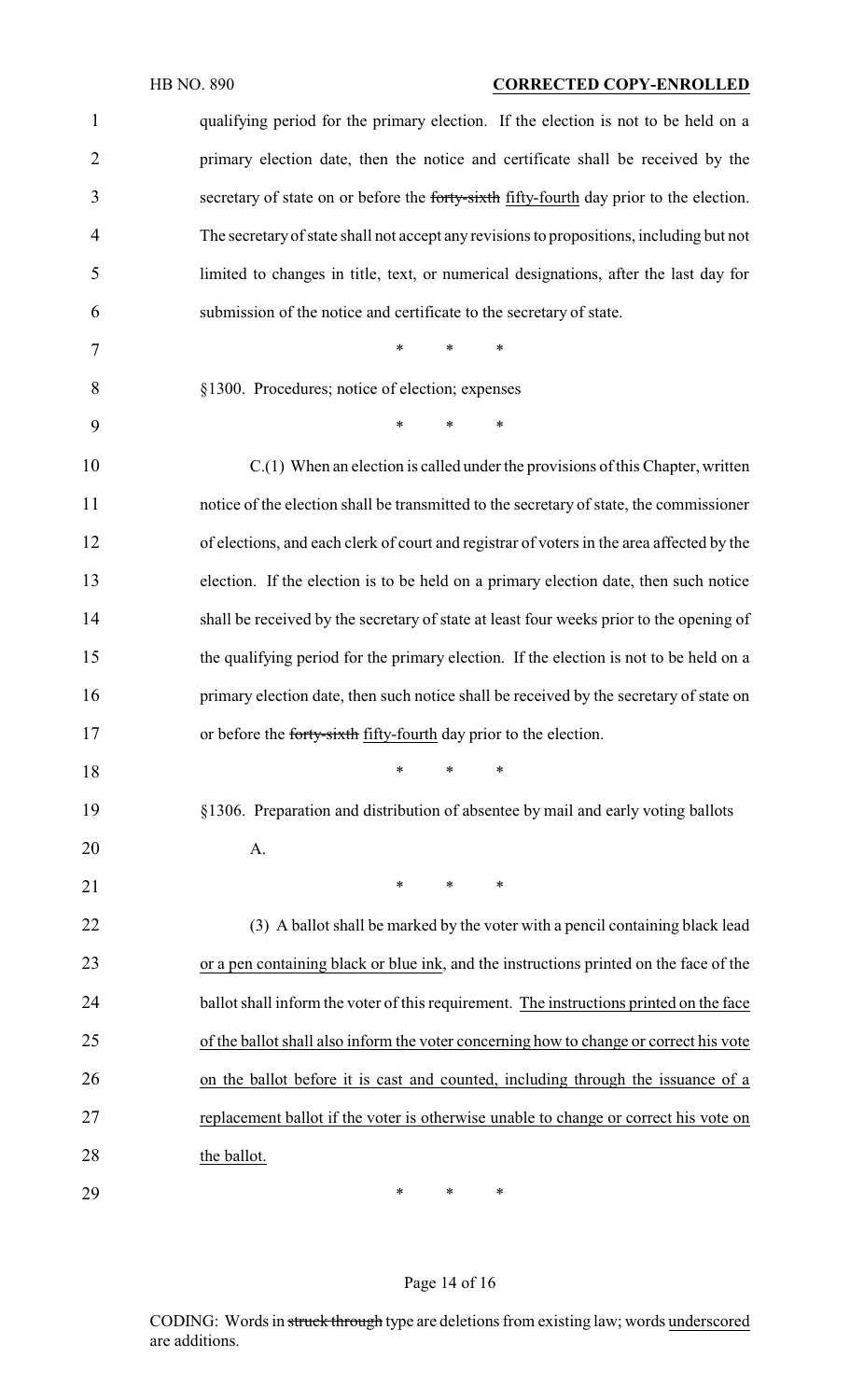| $\mathbf{1}$   | §1309. Early voting; verification                                                          |
|----------------|--------------------------------------------------------------------------------------------|
| $\overline{2}$ | $\ast$<br>∗<br>∗                                                                           |
| 3              | E.                                                                                         |
| 4              | ∗<br>∗<br>∗                                                                                |
| 5              | (5)                                                                                        |
| 6              | ∗<br>∗<br>∗                                                                                |
| 7              | (b)                                                                                        |
| 8              | ∗<br>∗<br>∗                                                                                |
| 9              | If a voter determines that his ballot is spoiled because he wants to<br>(iii)              |
| 10             | change or correct his vote on the ballot before it is cast and counted but is unable to    |
| 11             | do so, he may obtain a replacement ballot upon returning the spoiled ballot to the         |
| 12             | registrar or deputy registrar. The voter shall cast his vote as provided in Item (i) of    |
| 13             | this Subparagraph using the replacement ballot. The registrar or deputy registrar          |
| 14             | shall write the words "spoiled and replaced" on the ballot and attach it to the early      |
| 15             | voting confirmation sheet.                                                                 |
| 16             | *<br>∗<br>∗                                                                                |
| 17             | §1310. Execution of certificate; marking of ballot; casting vote; assistance               |
| 18             | $\ast$<br>*<br>∗                                                                           |
| 19             | $D(1)$ If a voter determines that his ballot is spoiled because he wants to                |
| 20             | change or correct his vote on the ballot before it is cast and counted but is unable to    |
| 21             | do so, he may obtain a replacement ballot from the registrar of voters in his parish.      |
| 22             | (2) Upon receiving the replacement ballot, the voter shall mark the ballot and             |
| 23             | return it to the registrar as provided in this Section. The voter shall not return the     |
| 24             | spoiled ballot to the registrar, but shall destroy it. If the voter sends both the spoiled |
| 25             | ballot and the replacement ballot to the registrar, each of such ballots shall be void.    |
| 26             | ∗<br>∗<br>∗                                                                                |
| 27             | §1313. Tabulation and counting of absentee by mail and early voting ballots                |
| 28             | ∗<br>$\ast$<br>∗                                                                           |
| 29             | F. The procedure for counting absentee by mail ballots shall be as follows:                |
| 30             | ∗<br>∗<br>∗                                                                                |

# Page 15 of 16